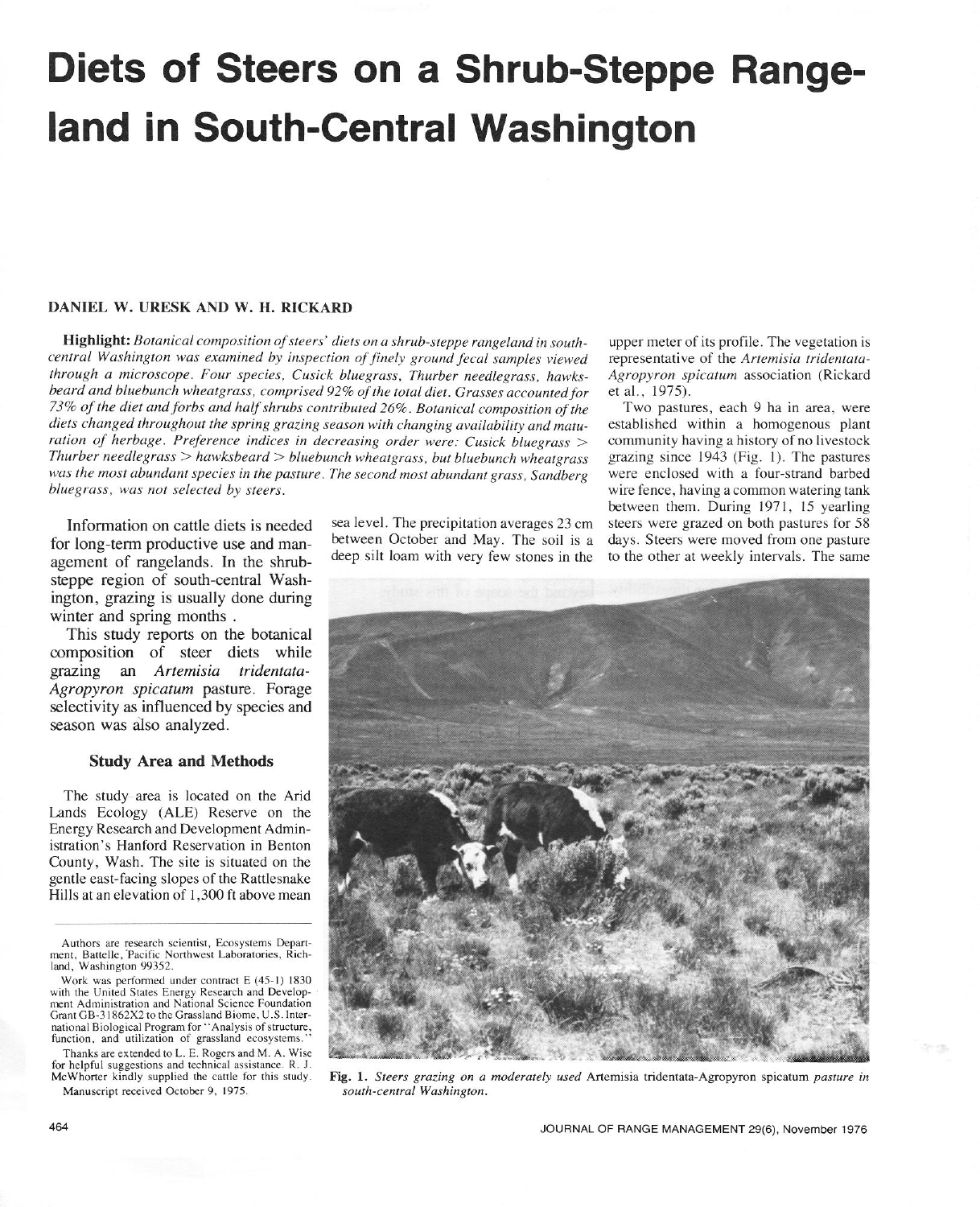|  |  |  |  |  |  |  |  |  |  |  | Table 1. Average botanical composition of plants ( $\% \pm SE$ ) on the shrub-steppe pasture during the spring grazing season of 1974. |  |  |  |  |  |  |  |  |  |
|--|--|--|--|--|--|--|--|--|--|--|----------------------------------------------------------------------------------------------------------------------------------------|--|--|--|--|--|--|--|--|--|
|--|--|--|--|--|--|--|--|--|--|--|----------------------------------------------------------------------------------------------------------------------------------------|--|--|--|--|--|--|--|--|--|

| Plant taxa                                        | April 9                     | April 15       | May 8          | May 29         | Average |
|---------------------------------------------------|-----------------------------|----------------|----------------|----------------|---------|
| Grasses                                           |                             |                |                |                |         |
| Bluebunch wheatgrass (Agropyron spicatum)         | $50.0 \pm 9.6$ <sup>1</sup> | $35.1 \pm 4.9$ | $39.8 \pm 5.9$ | $34.4 \pm 5.3$ | 39.8    |
| Cusick bluegrass (Poa cusickii)                   | $1.9 \pm 0.8$               | $2.0 \pm 1.0$  | $1.4 \pm 0.7$  | $2.2 \pm 1.6$  | 1.9     |
| Thurber needlegrass (Stipa thurberiana)           | $1.1 \pm 1.0$               | $1.0 \pm 0.6$  | $1.1 \pm 0.7$  | $3.3 \pm 2.5$  | 1.6     |
| Sandberg bluegrass (Poa sandbergii)               | $1.9 \pm 0.1$               | $9.0 \pm 0.4$  | $18.4 \pm 1.8$ | $17.6 \pm 2.6$ | 11.7    |
| Fescue ( <i>Festuca</i> spp.) <sup>2</sup>        | $0.9 \pm 0.8$               | $3.0 \pm 0.4$  | $8.7 \pm 1.8$  | $5.4 \pm 1.5$  | 4.5     |
| Total                                             | 55.8                        | 50.1           | 69.4           | 62.9           | 59.5    |
| Forbs and half shrubs                             |                             |                |                |                |         |
| Hawksbeard (Crepis atrabarba)                     | $6.1 \pm 1.6$               | $13.9 \pm 4.8$ | $3.0 \pm 1.3$  | $8.0 \pm 2.8$  | 7.8     |
| Tansy mustard (Descurainia pinnata)               | $2.8 \pm 0.3$               | $6.9 \pm 0.9$  | $4.4 \pm 1.1$  | $0.9 \pm 0.5$  | 3.8     |
| Lupine (Lupinus laxiflorus)                       | $0.7 \pm 0.7$               | 0              | $0.7 \pm 0.7$  | $0.2 \pm 0.2$  | 0.4     |
| Erigeron ( <i>Erigeron filifolius</i> )           | $4.0 \pm 1.4$               | $10.4 \pm 2.8$ | $6.2 \pm 2.0$  | $12.2 \pm 6.4$ | 8.2     |
| Phlox (Phlox longifolia)                          | $0.7 \pm 0.7$               | $0.5 \pm 0.3$  | $0.8 \pm 0.8$  | $1.5 \pm 1.1$  | 0.9     |
| <b>Miscellaneous</b>                              | 0.1                         | 0.4            | 4.6            | 1.5            | 1.5     |
| Total                                             | 14.4                        | 32.1           | 24.3           | 22.6           | 22.5    |
| <b>Shrubs</b>                                     |                             |                |                |                |         |
| Big sagebrush <sup>3</sup> (Artemisia tridentata) | $29.8 \pm 6.9$              | $17.8 \pm 4.1$ | $10.9 \pm 2.5$ | $13.3 \pm 3.1$ | 18.0    |

alculated by clipped (live + dead) herbage values (n

"Annual **species.** 

"Values calculated on one harvest date.

stocking rate and system of grazing were maintained for only 41 days in 1972. One pasture was selected for continued grazing and seven and five steers were introduced during 1973 and 1974, respectively. The steers were removed when it was visually estimated that about 50% of the new growth of bluebunch wheatgrass had been consumed, which was prior to the boot stage of floral development.

Sampling for plant biomass in the pasture consisted of hand clipping 16 one-half-square meter circular plots at 3-week intervals throughout the spring growing season (Rickard et al., 1975).

Ten samples of feces were collected over a 2-day period biweekly during the 1974 grazing season. These were oven-dried for 48 hours at 65°C and passed through a Wiley mill fitted with a l-mm screen. The sample was thoroughly mixed and five microscope slides were made from each sample. Twenty microscope fields were examined on each slide. The identification of plant fragments was based on cellular characteristics, primarily the epidermal

tissues (Sparks and Malechek, 1968; Rogers and Uresk, 1974).

Forage preference indices were calculated as outlined by Krueger (1972):

Preference =

% Diet Frequency  $\times$  % Diet Composition % Range Frequency  $\times$  % Range Composition

This preference index takes into account the distribution and species composition of plants both in the field and in the diets.

#### **Results and Discussion**

shrub-steppe pasture was comprised of fecal material is shown in Table 2 as relatively few species (Table 1). Clear- determined by microscopic examinaly, the abundant grass was bluebunch tion of plant fragments in the feces. wheatgrass. Sandberg bluegrass was These data indicate that Cusick bluethe second most abundant grass, and grass and hawksbeard were the most small amounts of Cusick bluegrass and abundant plants grazed in the early part Thurber needlegrass also occurred of the grazing season. Both of these

The most abundant forbs in the pasture were hawksbeard and tansy mustard; the most abundant half-shrub was erigeron. Big sagebrush was also very common on the pasture.

Bluebunch wheatgrass comprised between 34 and 50% of the total vegetation at various times during the spring grazing season, and the botanical composition of Sandberg bluegrass varied between 2 and 18%. Hawksbeard contributed between 3 and 14% of the herbaceous forage. Big sagebrush ranged from 11 to 30%.

**The** plant species composition of the The botanical composition of the mixed with annual fescues. declined in importance as the season

|  | Table 2. Botanical composition ( $\% \pm SE$ ) of steer diets during 1974. |  |  |  |
|--|----------------------------------------------------------------------------|--|--|--|
|  |                                                                            |  |  |  |

| Plant taxa                  | April 9                     | April 15        | May 8          | May 29         | Average |  |
|-----------------------------|-----------------------------|-----------------|----------------|----------------|---------|--|
| <b>Grasses</b>              |                             |                 |                |                |         |  |
| Bluebunch wheatgrass        | $11.3 \pm 0.8$ <sup>1</sup> | $27.1 \pm 10.0$ | $33.7 \pm 1.0$ | $55.7 \pm 4.6$ | 31.9    |  |
| Cusick bluegrass            | $48.2 \pm 1.3$              | $23.7 \pm 1.4$  | $17.1 \pm 0.9$ | $11.7 \pm 0.4$ | 25.1    |  |
| Thurber needlegrass         | $11.9 \pm 2.2$              | $9.0 \pm 1.6$   | $17.4 \pm 3.1$ | $9.4 \pm 0.8$  | 11.9    |  |
| Sandberg bluegrass          | $1.0 \pm 1.0$               | $0.1 \pm 0.1$   | $0.2 \pm 0.2$  | $\Omega$       | 0.3     |  |
| Fescue species <sup>2</sup> | $3.4 \pm 0.3$               | $0.9 \pm 0.9$   | $6.1 \pm 1.3$  | $5.8 \pm 1.4$  | 4. 1    |  |
|                             | 75.8                        | 60.8            | 74.5           | 82.6           | 73.3    |  |
| Forbs and half shrubs       |                             |                 |                |                |         |  |
| Hawksbeard                  | $23.9 \pm 0.7$              | $33.7 \pm 4.2$  | $19.6 \pm 5.7$ | $12.0 \pm 3.0$ | 22.3    |  |
| Tansy mustard               | $0.7 \pm 0.3$               | $0.2 \pm 0.2$   | $3.0 \pm 0.9$  | $1.4 \pm 0.6$  | 1.3     |  |
| Lupine                      | $0.3 \pm 0.3$               | $\bf{0}$        | 0              | $\Omega$       | 0.1     |  |
| Erigeron                    | 0                           | $0.7 \pm 0.2$   | $0.1 \pm 0.1$  | $0.9 \pm 0.9$  | 0.5     |  |
| Phlox                       | $\mathbf{0}$                | $1.4 \pm 1.2$   | $1.6 \pm 1.1$  | $1.8 \pm 1.8$  | 1.2     |  |
| Miscellaneous               | $0.5 \pm 0.5$               | $0.4 \pm 0.2$   | $1.3 \pm 0.1$  | $1.4 \pm 0.3$  | 0.9     |  |
| Total                       | 25.4                        | 36.4            | 25.6           | 17.5           | 26.3    |  |

'Calculated by relative density values  $(n = 2)$ . 'Annual species.